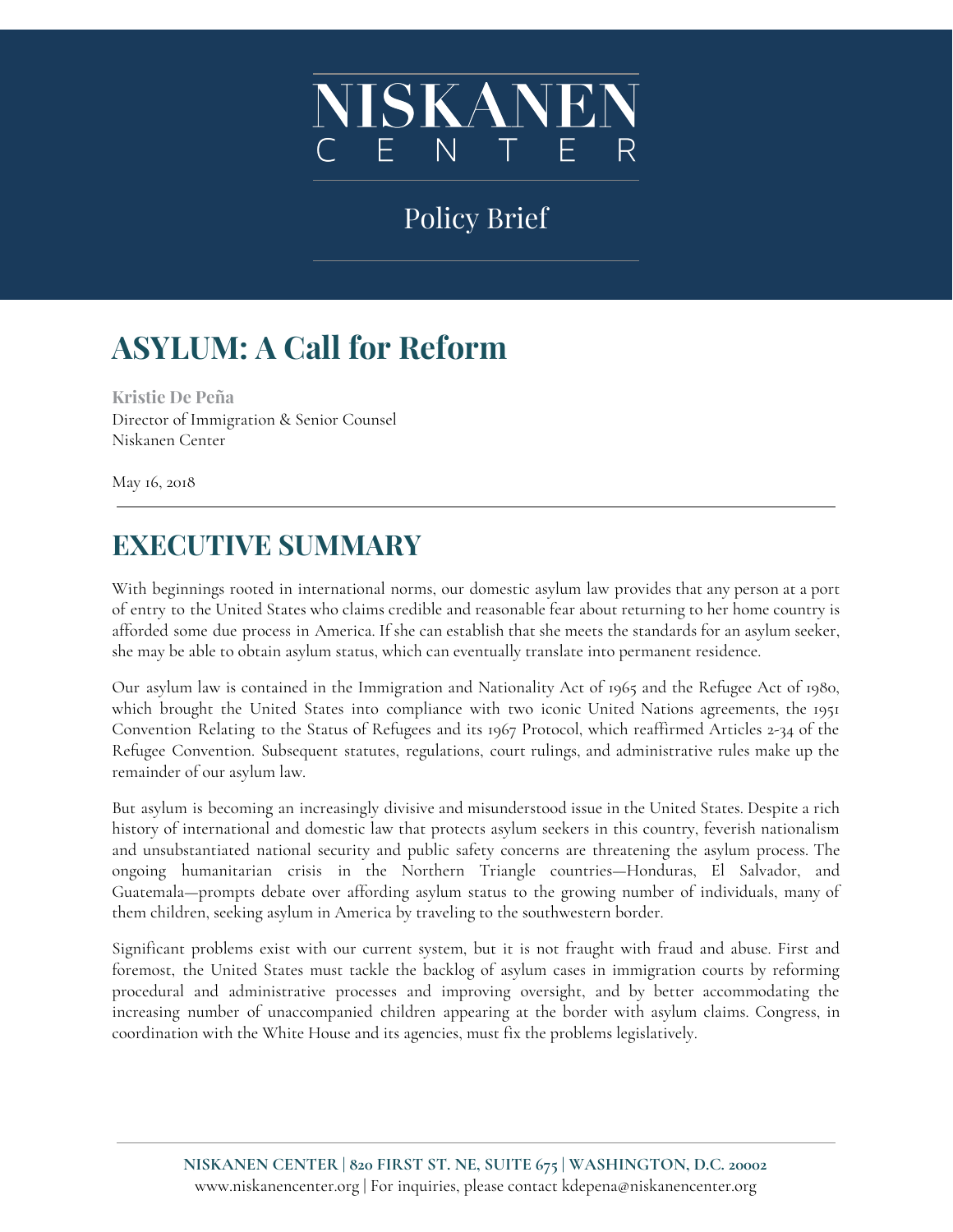# **CURRENT POLICY**

An asylee is an alien in the United States or at a port of entry who is found to be unable or unwilling to return to his or her country of nationality, or is seeking the protection of the United States, because of persecution or a well-founded fear of persecution. 1

Persecution, or the fear thereof, must be based on the individual's race, religion, nationality, membership in a particular social group, or political opinion. For example, the political opponent of a powerful regime who suffered imprisonment or threats due to his political beliefs is a good candidate for asylee status. On the other hand, a person who is fleeing poverty or a natural disaster is not.

For people without any nationality, the country of nationality is considered to be the country in which the alien last habitually resided. Asylees are eligible to adjust to lawful permanent resident (LPR) status after one year of continuous presence in the United States. 2

### **Asylum by the Numbers**

In 2016, 115,399 affirmative asylum applications cases in which the individual presented himself at a U.S. port of entry and presented evidence that he is seeking entry as an asylee — were filed with United States Citizenship and Immigration Services (USCIS). This was an increase of 39 percent from 2015. It is also the seventh consecutive annual increase and the highest level since 1995, when applications reached close to 144,000.<sup>3</sup> China remains the largest country of origin for affirmative asylum applications.

> China remains the largest country of origin for affirmative asylum applications with 4,484  $(21.9%)$  in 2016

Total defensive asylum applications — cases in which individuals entered the United States illegally, but presented evidence of a legitimate claim of asylum to pause their removal or deportation from the United States — also increased, to  $65,218$  in 2016. This is up from  $45,770$ applications in 2015. The largest number of applications came from individuals coming from Northern Triangle of Central America (NTCA)—Honduras, El Salvador, and Guatemala.

Over 90 percent of those granted affirmative asylum between 2000 and 2011 gained LPR status by 2015.

The asylum process is long and complicated, and involves multiple hearings. In most cases, an asylee will wait between two and five years for a final decision. See the figure below.

**<sup>1</sup>** Immigration and Nationality Act § 208.

<sup>2</sup> U.S. Citizenship and Immigration Services,

[<sup>&</sup>quot;Asylee.](https://www.uscis.gov/tools/glossary/asylee)". Last accessed 9 May 2016.

<sup>3</sup> Nadwa Mossaad and Ryan Baugh, Office of Immigration Statistics, *[Annual](https://www.dhs.gov/sites/default/files/publications/Refugees_Asylees_2016_0.pdf) Flow Report, [Refugees](https://www.dhs.gov/sites/default/files/publications/Refugees_Asylees_2016_0.pdf) and Asylees: 2016* (Washington, D.C.: Department of Homeland Security, January 2018).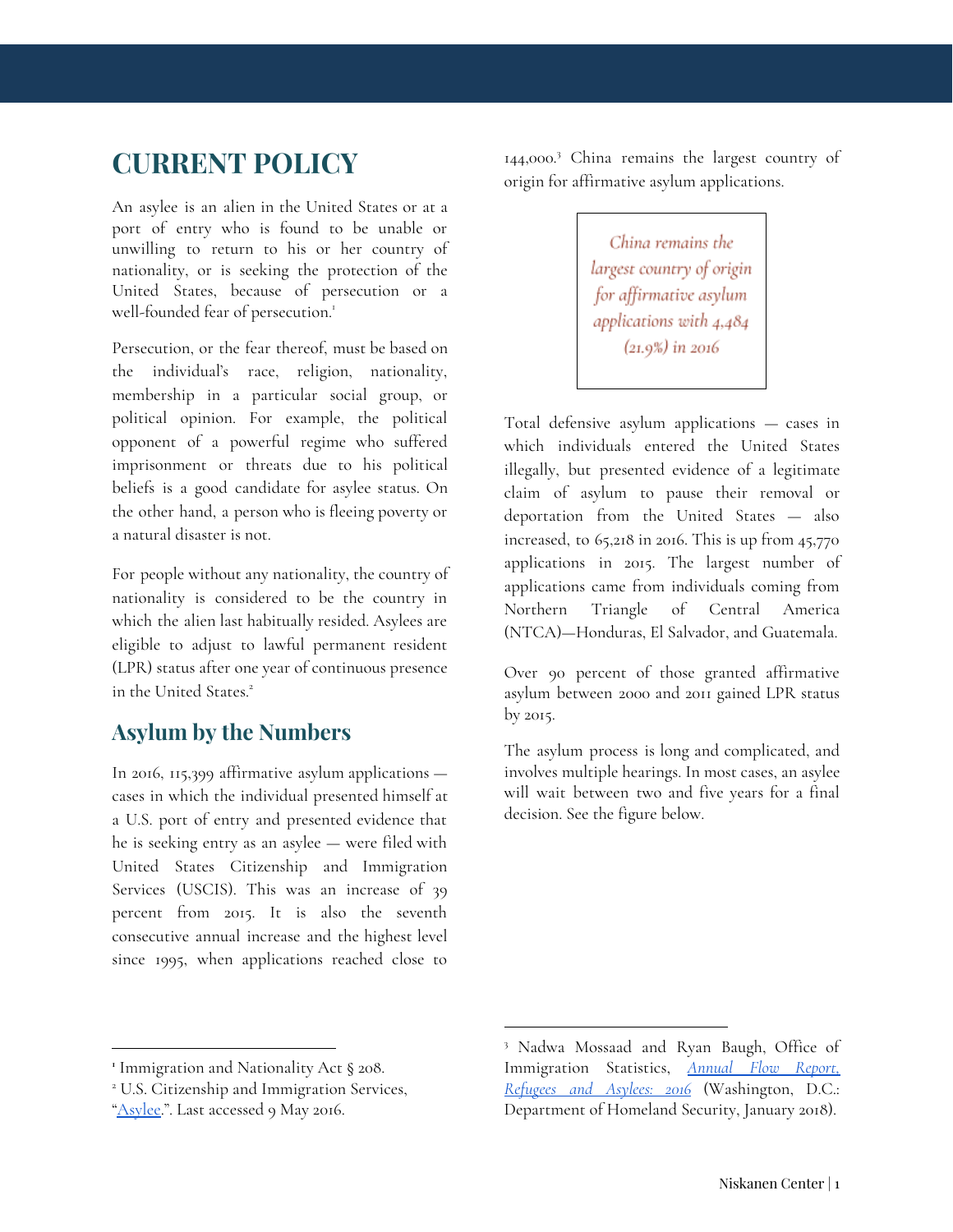### **Overview of Asylum Process**



*Note: In many cases, this process can exceed five years.*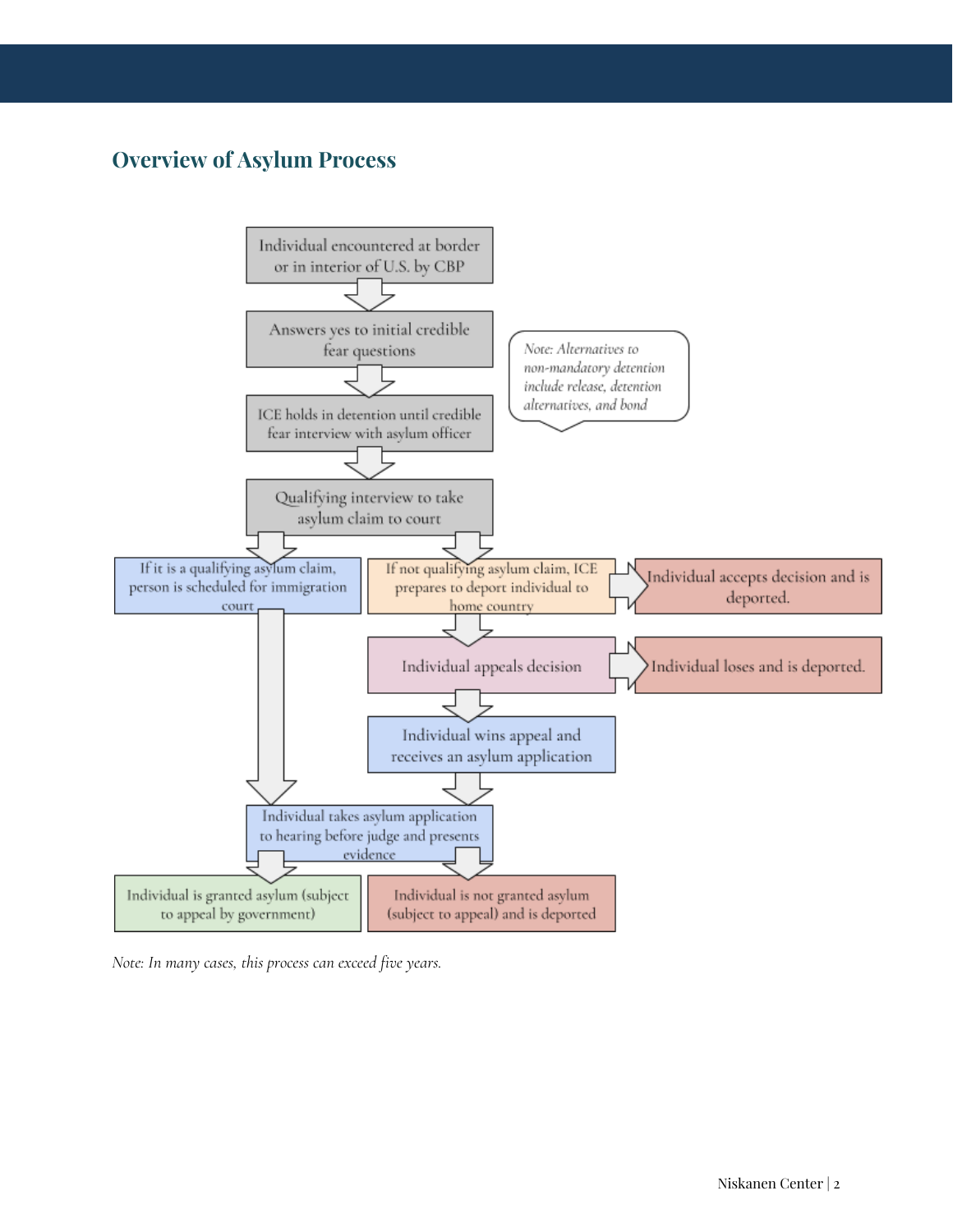### **Unaccompanied Children from the Northern Triangle**

Since 2013, there has been a surge of asylum applicants from NTCA countries, many of whom are children who are not accompanied by an adult.

In March 2018, 4,100 unaccompanied alien children (UACs) crossed into the United States through the southwest border; all told, nearly  $62,000<sup>4</sup>$  children have arrived over the past six months fleeing violence, drug trafficking, and gangs from Honduras, El Salvador, and Guatemala.

The influx of children coming to the southwest border has steadily increased over the past five years. In 2014, the Obama administration launched the Central American Minors (CAM) Program to try to stem the tide of UACs arriving at the border, and to provide children a safer option to seek protection. 5

CAM allowed parents who were lawfully present in the United States to apply for refugee status for an unmarried child in a NTCA country. Even if the child did not qualify as a legal "refugee," evidence of danger or threat of harm was enough to allow for a two-year, renewable parole period in the U.S. CAM was expanded to allow individuals accompanying a qualifying child to also apply for refugee status on the same application.

In August 2017, President Trump ended the program and did not admit the 2,700 minors with conditional approval to enter the United States at that time.

In part as a result of that decision, caravans of individuals have traveled through Mexico to the border to seek asylum. Most notably, in April 2018, nearly 200 people from NTCA arrived at the San Diego port of entry seeking asylum. There, they were met by immigration advocates ensuring the individuals received adequate processing, and border officials, who were governed by a cautionary statement all but condemning the immigrants' arrival issued by DHS Secretary Kirstjen Nielsen. 6

### **Challenges**

The most pressing issue of our asylum system is the ever-growing backlog of asylum cases. The delays and confusion in the current system often leave individuals waiting for years—two to five—to get into the courts, prolonging separation from their families.

Also troubling is the wait to receive a work permit. Now, an applicant with a pending asylum case must wait 150 days to apply for an Employment Authorization Document (EAD) and then wait another 180 days to receive it.

The major concern—other than the inability of an individual to support themselves for at least 11 months while their asylum application is pending—is that various incidents can "stop the clock," meaning that minor things like filing a motion can potentially stall the EAD process.

The Executive Office for Immigration Review (EOIR), housed within the Department of Justice, is tasked with adjudicating immigration cases. As of April 2018, EOIR had 300,000 outstanding asylum cases to review.

<sup>4</sup> U.S. Customs and Border Protection, ["Southwest](https://www.cbp.gov/newsroom/stats/sw-border-migration) Border [Migration](https://www.cbp.gov/newsroom/stats/sw-border-migration) FY2018," April 4, 2018.

<sup>5</sup> Andorra Bruno, *[In-Country](https://fas.org/sgp/crs/homesec/R44020.pdf) Refugee Processing: In [Brief](https://fas.org/sgp/crs/homesec/R44020.pdf)*, CRS Report, 7-5700 (Washington, D.C.: Congressional Research Service 7 May 2016.).

<sup>&</sup>lt;sup>6</sup> Department of Homeland Security, "[Secretary](https://www.dhs.gov/news/2018/04/25/secretary-nielsen-statement-arrival-central-american-caravan) Nielsen [Statement](https://www.dhs.gov/news/2018/04/25/secretary-nielsen-statement-arrival-central-american-caravan) on Arrival of Central [American](https://www.dhs.gov/news/2018/04/25/secretary-nielsen-statement-arrival-central-american-caravan) 'Caravan,"25 April 2018.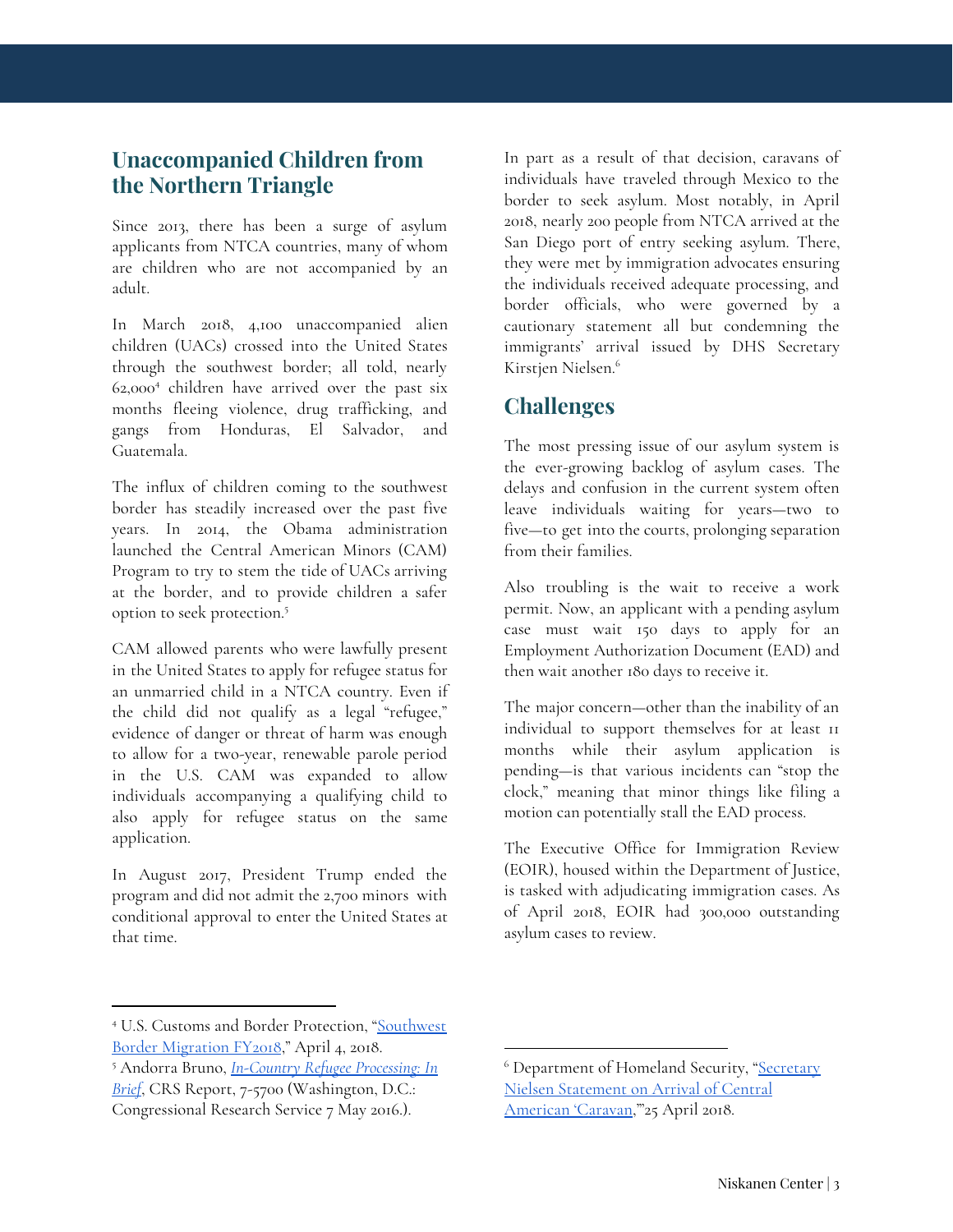

The legal limbo leaves potential asylees open to abuses by employers and potential coercion from outside influencers from whom they are seeking protection. Lack of status leaves many workers with little recourse if subjected to harmful working conditions and egregiously low pay, and undermines the ability of individuals to integrate into their communities.

But it is the practical considerations that make asylum so difficult. At the start, many individuals have no idea how to prove their case. In many cases, individuals are kept in detention centers, sometimes separated from their families and children. With no guidance about a foreign system and little access to help in a language they speak, it is no wonder that hearings on the merits of cases are extraordinarily time-consuming.

#### **1. Lack of Legal Representation**

Currently, most prospective refugees, asylees, and immigrants have no access or right to legal counsel. Affording counsel in certain circumstances will not only increase the odds that justice will be served but will help immigration

cases move more expeditiously through the system and reduce the backlog.

Granting counsel allows overburdened immigration judges to offload tasks, like eliciting critical facts from applicants, to the appointed lawyers. Legal counsel can also expeditiously review copies of relevant documents provided by the Department of Homeland Security—another proposed change to the process—which will help avoid costly delays.

Counsel can also coordinate translators ahead of hearings to translate applicants' statements, identify the relevant facts, and present them clearly and concisely to the fact-finder. Due to the nature of immigration proceedings, final determinations rely most heavily on facts presented by the applicant. The judge often finds it necessary to ask multiple, similar questions to ensure that he or she thoroughly understands the nature of the claim and does not overlook critical information.

In many cases, children qualify for asylee status, but their age, lack of English skills, and ignorance of the legal process can leave them without a fair chance of successfully applying for legal entry and status.

Compare this to the criminal court system, which generally appoints children a guardian ad litem a person who works for the best interest of the child — and an attorney (who is sometimes the same person). These roles require not only fact-finding responsibilities, but zealous advocacy on behalf of the child.

Countless standards govern the behavior of attorneys, the court, and other involved parties to ensure that the child is adequately protected in criminal courts.<sup>8</sup> Children facing immigration courts deserve similar protections.

<sup>7</sup> USCIS, "USCIS to Take Action to [Address](https://www.uscis.gov/news/news-releases/uscis-take-action-address-asylum-backlog) Asylum [Backlog](https://www.uscis.gov/news/news-releases/uscis-take-action-address-asylum-backlog)." 31 Jan. 2018.

<sup>8</sup> *[Standards](https://www.americanbar.org/content/dam/aba/migrated/family/reports/standards_abuseneglect.authcheckdam.pdf) of Practice for Lawyers Who Represent [Children](https://www.americanbar.org/content/dam/aba/migrated/family/reports/standards_abuseneglect.authcheckdam.pdf) in Abuse and Neglect Cases* (Chicago: American Bar Association, 1996.).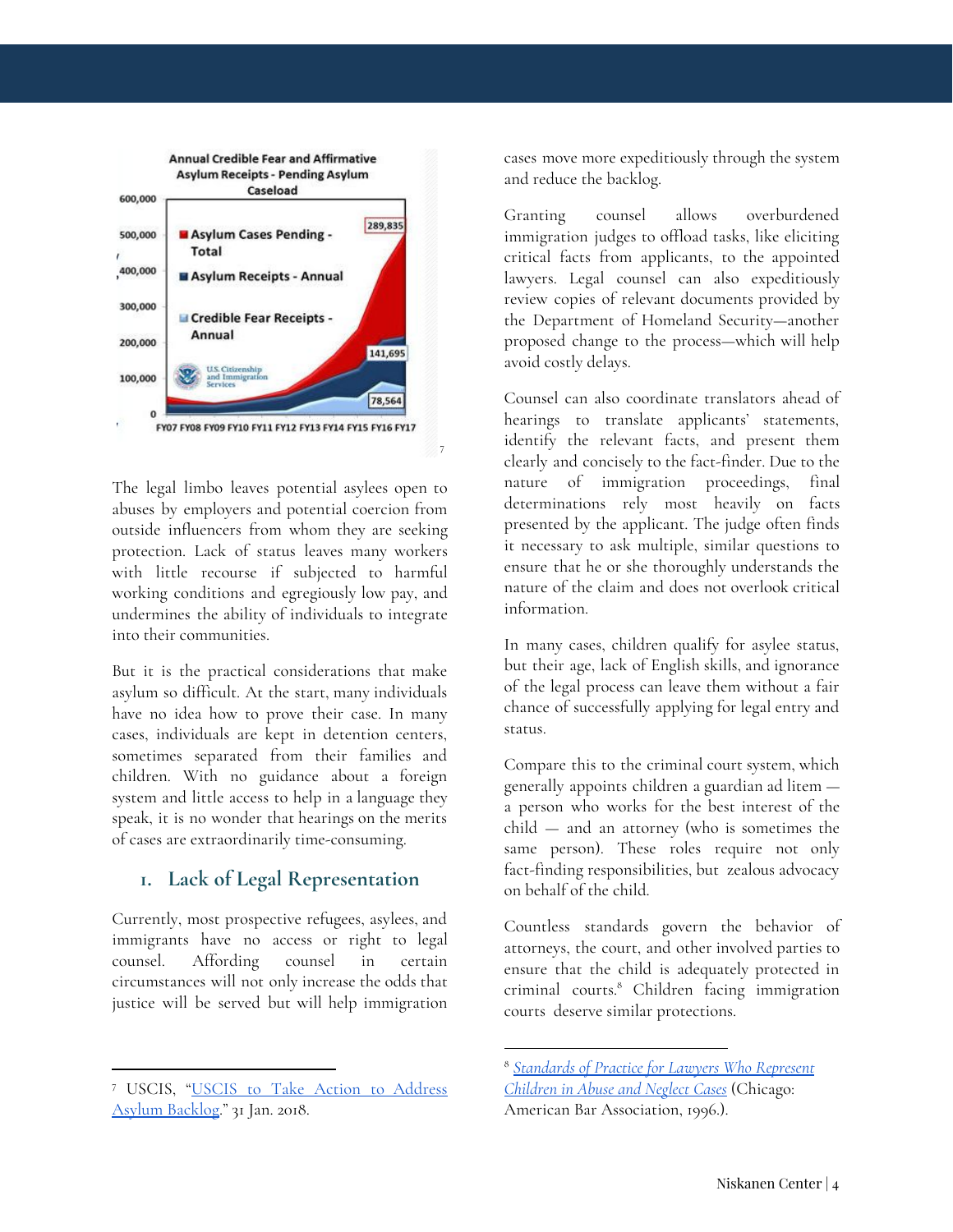#### **2. Detention Conditions**

There exist significant issues relating to detention practices and facilities for asylum seekers. It is important to note that immigration detention facilities are considered civil—not criminal—detention facilities. The facilities are not meant to serve as a deterrent for certain behaviors or a means of punishment, but are rather simply a holding facility for individuals who, in many cases, have done nothing wrong. Many individuals detained in the facilities are awaiting a hearing on their asylum claim; most are women and children.

A report by the Office of Inspector General (OIG) at the Department of Homeland Security in December 2017 found overly aggressive enforcement, poor hygiene, a lack of adequate medical care, and potentially unsafe food at detention facilities. 9

In unannounced visits to six facilities, the OIG found that intake procedures could affect the safety and privacy of individuals, that language barriers persist despite availability of interpretation services, and most notably, thay detainees were routinely treated improperly, with the facilities showing a "disregard for detainees' basic rights, lack of cleanliness and delayed medical care, including no toilet paper, shampoo, soap and toothpaste, and potentially unsafe food handling."

In the report, Immigration and Customs Enforcement (ICE) concurred in the findings and agreed to take the necessary corrective actions, but the problem persists, and in some cases, it is getting worse. 10

#### **3. Separation of Parents and Children at the Border**

Since October 2017, the federal government has separated more than 700 children from their parents as they entered the United States, according to the Office of Refugee Resettlement."

> Of the 700 children separated from their families at the border, 100 were under the age of 4

The *New York Times* repeated requests to Congress to find out precisely how many families are being separated at the border have been ignored or declined by administrative officials.

12

It is a long-standing practice to separate children from parents who are prosecuted for illegal entry crimes.

However, it is critical that the United States track the children who are separated from parents particularly infants — who the guardians of these children are, the protocols for handling the children, and strategy for ensuring children are reunited with their parents safely.

<sup>9</sup> Office of Inspector General, *[Concerns](https://www.oig.dhs.gov/sites/default/files/assets/2017-12/OIG-18-32-Dec17.pdf) about ICE Detainee [Treatment](https://www.oig.dhs.gov/sites/default/files/assets/2017-12/OIG-18-32-Dec17.pdf) and Care at Detention Facilities*, OIG-18-32 . (Washington, D.C: Department of Homeland Security, 11 December 2017).

<sup>&</sup>lt;sup>10</sup> Tina Vasquez, "[#ICEOnTrial:](https://rewire.news/article/2018/04/11/iceontrial-advocates-rally-hold-federal-agency-accountable-systemic-abuses/) Advocates Rally to Hold Federal Agency [Accountable](https://rewire.news/article/2018/04/11/iceontrial-advocates-rally-hold-federal-agency-accountable-systemic-abuses/) for Systemic [Abuses,](https://rewire.news/article/2018/04/11/iceontrial-advocates-rally-hold-federal-agency-accountable-systemic-abuses/)" Rewire.News, 11 April 2018.

*<sup>11</sup>* Caitlin Dickerson, "Hundreds of [Immigrant](https://www.nytimes.com/2018/04/20/us/immigrant-children-separation-ice.html) [Children](https://www.nytimes.com/2018/04/20/us/immigrant-children-separation-ice.html) Have Been Taken From Parents at U.S. [Border](https://www.nytimes.com/2018/04/20/us/immigrant-children-separation-ice.html)," *The New York Time*s. 20 April 2018. 12 Ibid.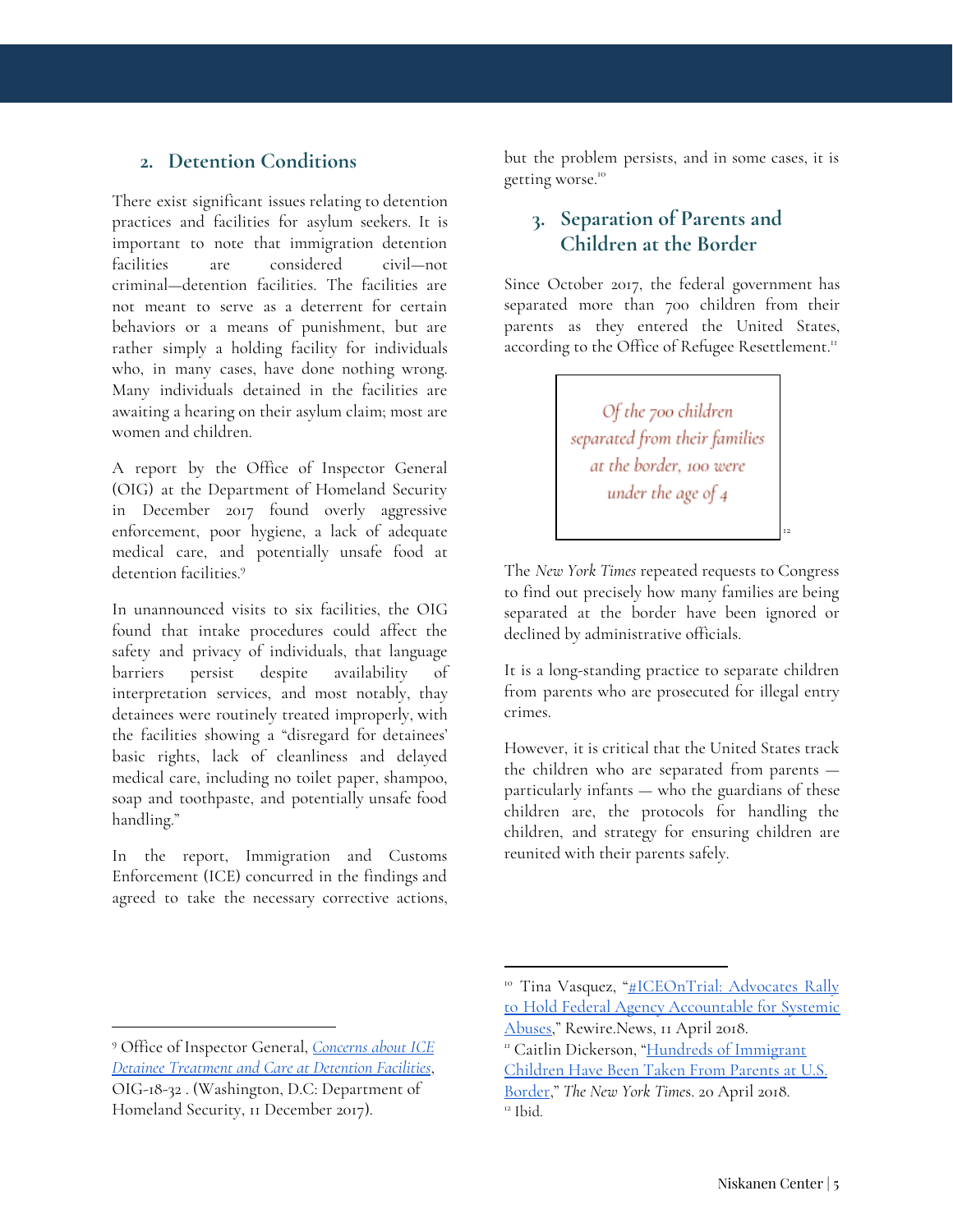#### **4. Immigration waivers**

Following a directive from Attorney General Jeff Sessions in April 2017, prosecutions for illegal entry or re-entry to the United States jumped nearly 500 percent.<sup>13</sup>

Sessions' "zero tolerance" policy requiring prosecution for all illegal entries has raised the monthly rate of prosecutions so far this year 19.5 percent higher than in 2017.

The policy is all the more problematic because of the nature of these prosecutions; since most are guilty plea agreements that avoid detention or incarceration, individuals forgo rights associated with criminal defenses, like an appeal.

Many agreements stipulate "immigration waivers," that require the defendant to forgo claims for asylum or parole, regardless of whether they may have legitimate rights to claim relief.

## **PROPOSED CHANGES TO CURRENT POLICY**

We need changes that are bipartisan enough to move through Congress, and that are the outcome of pragmatic, thoughtful discussions that carefully consider information from statistics, history, morals, experience, and law. Below are a number of recommendations for future policy:

DOJ/Executive Office for Immigration Review (EOIR) changes:

- DOJ/EOIR should prepare a short-list of all cases ready for final adjudication;
- DOJ and EOIR should make all case documentation/records and court proceeding information available online;
- DOJ and EOIR should share information about available pro bono services with defendants;
- DHS should review all policies that may be contributing to the backlog of cases, including its policies on establishing/proving asserted facts;
- DOJ should hire at least 200 new immigration judges over the next two years;
- AG should reverse quotas imposed on immigration judges that may threaten the quality of hearings;
- Increase the number of attorneys rotated through immigration courts;
- Consider making EOIR part of Article 1 courts; and
- Reverse quotas imposed on immigration judges that may threaten the quality of hearings.

Congressional changes:

- Increase access to pro bono counsel near detention facilities;
- Prevent agreements that preempt defensive asylum claims;
- Require representation for children;
- Require regular oversight and reporting about detention facility numbers and conditions;
- Require the recording of asylum credible-fear interviews;
- Require the presence and/or use of interpretation services or interpreters for all interactions with CBP or ICE officials;
- Requiring families to be detained together;
- Require automated interviews of asylum applicants;
- Provide for penalties for officers who skip questions or who fail to review recorded interviews in making key determinations;
- Impose a ban on immediate removals of admissible aliens before a meeting with an asylum officer;

<sup>&</sup>lt;sup>13</sup> American Immigration Council, ["Prosecuting](https://www.americanimmigrationcouncil.org/research/immigration-prosecutions) [Migrants](https://www.americanimmigrationcouncil.org/research/immigration-prosecutions) for Coming to the United States," 1 May 2018.